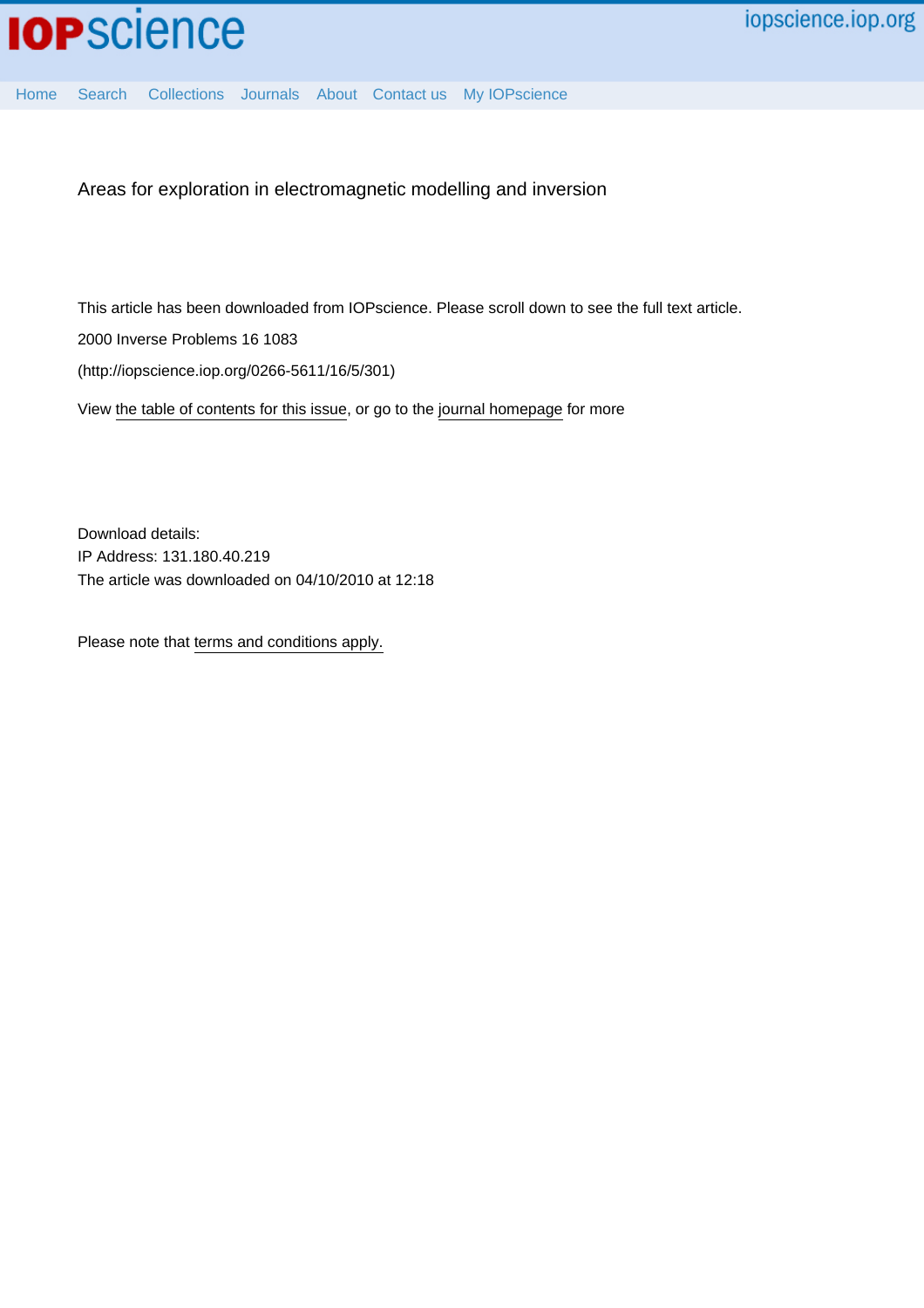# **Areas for exploration in electromagnetic modelling and inversion**

#### Adrianus T de Hoop

Delft University of Technology, Laboratory of Electromagnetic Research, Faculty of Information Technology and Systems, Mekelweg 4, 2628 CD Delft, the Netherlands

E-mail: a.t.dehoop@its.tudelft.nl

Received 15 February 2000

**Abstract.** In this contribution some *'areas for exploration in electromagnetic modelling and inversion'* are discussed, the focus being on applications in the evaluation and monitoring of subsurface fossil energy reservoirs in the Earth. Three topics receive attention: (1) the modelling of electromagnetic wavefields in strongly heterogeneous media (such as rock), for which the domainintegrated field equations method is presented as a tool, (2) the feasibility of carrying out inversion in the time Laplace-transformed domain at a set of real, positive, values of the transform parameter to which Lerch's uniqueness theorem of the one-sided, causal Laplace transformation applies, and (3) a general operator formalism that is based on the iterative decrease in the norm of the mismatch in data equation and object equation as they occur in the contrast source formulation of the inversion problem.

### **1. Introduction**

In this contribution three topics receive attention: (1) the computational modelling of electromagnetic wavefields in strongly heterogeneous media (such as subsurface rock in the Earth), (2) an investigation into the properties of the one-sided, causal time Laplace transformation at a set of real, positive, values of the transform parameter to which Lerch's uniqueness theorem applies, with a view to using this transformation in electromagnetic forward modelling as well as in imaging and inversion, and (3) a short discussion, from a certain perspective (putting the *improvement condition* at the central position), of the solution procedure applying to a linear operator equation that is based on the iterative decrease in the norm of the mismatch in the equation, with a view to its application to the data equation and the object equation as they occur in the contrast source formulation of the electromagnetic inversion problem. These issues can be considered as*'areas for exploration in electromagnetic modelling, imaging and inversion'* and are considered to be of importance to the evaluation and monitoring of fossil energy reservoirs in the subsurface of the Earth.

The *modelling problem* addresses the case where *electromagnetic fields* are to be evaluated in *strongly heterogeneous media* (such as subsurface rock in the Earth), i.e. media where a discontinuous constitutive behaviour persists up to the mesh size of the spatial discretization, a scale that we refer to as the *mesoscopic scale*. The concept of mesoscopic scale applies to both the physical resolving power of the sensing field involved as well as to the geometrical discretization employed in a computational algorithm. Standard computational techniques for evaluating electromagnetic fields in configurations with a degree of complexity that puts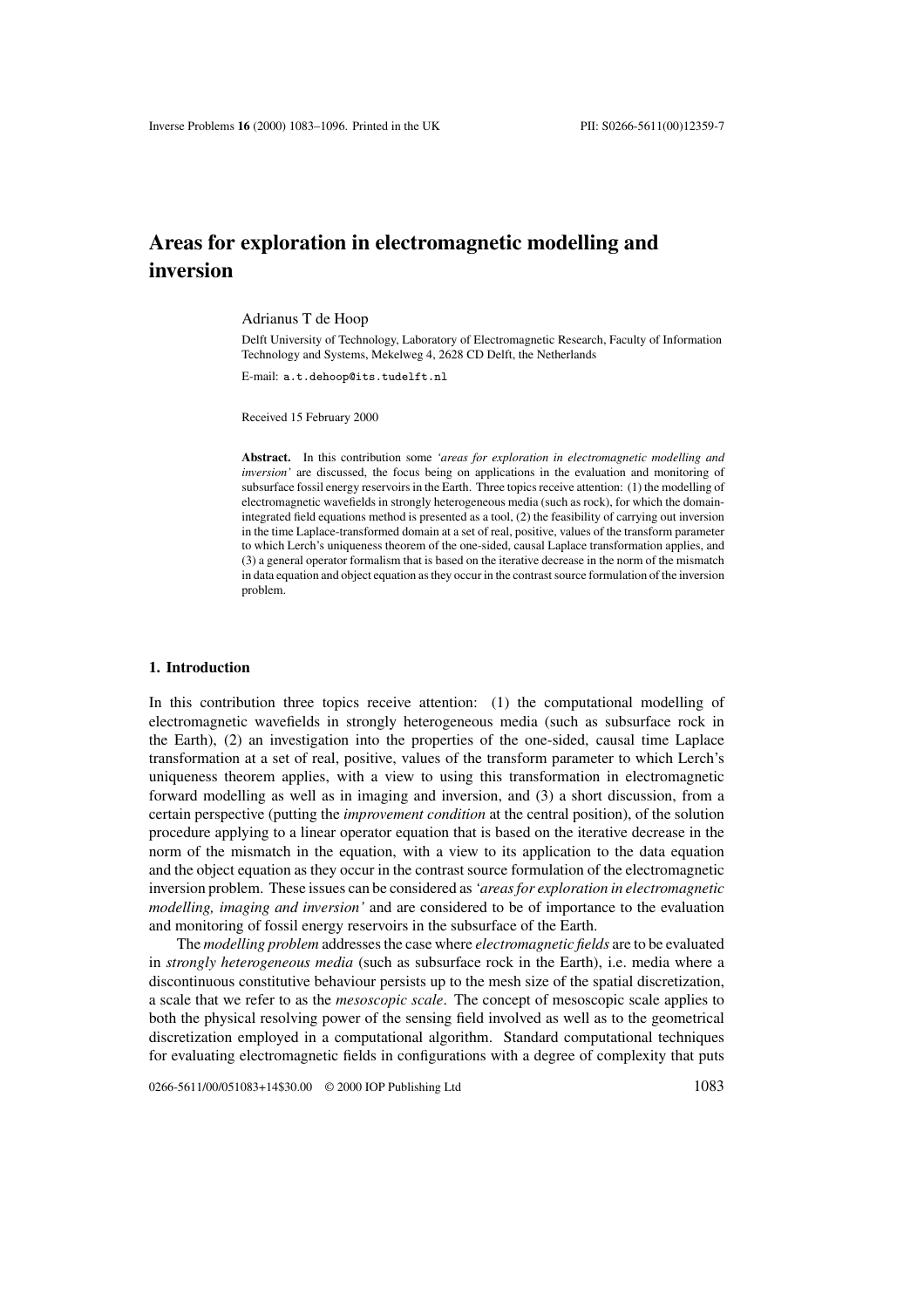them outside the realm of analytical methods involve the finite-element and finite-difference techniques. Both techniques are based on a description of the field behaviour in terms of partial differential equations and, hence, can only be expected to yield approximations of a controlled accuracy in subdomains of the configuration where the field quantities are continuously differentiable. The latter property holds whenever the constitutive material parameters vary continuously in space. As soon as discontinuities in material properties occur, additional computational measures have to be taken to circumvent a deterioration of the accuracy of the results in the neighbourhood of interfaces. In particular, field values exactly at interfaces (or their limiting values upon approaching either side of an interface) are often inaccurate. Especially for those applications where the latter are to be accurately modelled (such as, for example, in the geophysical interpretation of measurements carried out at a borehole wall in a fossil energy reservoir), this is a serious inadequacy. An observation of this nature applies the more so whenever fields are to be evaluated in strongly heterogeneous media where a discontinuous constitutive behaviour persists up to the mesh size of the spatial discretization (the mesoscopic scale). Under these circumstances, the standard methods fail to yield a result of uniform accuracy and other methods, not based on the property of differentiability, but still describing the physics of the problem, have to be called upon. The *domain-integrated field equations method* provides such an alternative.

Here, the domain-integrated forms of the standard partial differential equations (Maxwell's equations and compatibility relations, in our case) are taken as points of departure and, through an application of Gauss' integral theorem, the spatial differentiations are eliminated, replacing the relevant domain integral terms by surface integrals. Due to the structure of the basic equations of the field's physics, in the latter only components of the field quantities occur that are continuous upon crossing a jump discontinuity in material properties. As a consequence, these field components have a unique, bounded value. For the case of electromagnetic fields, these are: the tangential components of the electric field strength *E* and the magnetic field strength *H* and the normal components of the electric flux density *D* and the magnetic flux density *B*. Along an interface and in between interfaces intersecting the one under consideration, the field quantities still vary continuously with position and can, hence, be approximated on a polynomial basis. Using expansions of this type, the domain-integrated field equations are now, to their full extent, enforced. Out of this procedure a first system of algebraic equations in the relevant expansion coefficients results.

The next point is the incorporation of the constitutive behaviour. Due to the persistence of heterogeneity on the mesoscopic scale, it makes no sense to attribute a local value to any of the constitutive coefficients (or local constitutive convolution operators in the case of lossy media) at any interior point of an element of the geometrical discretization. Here, we adopt the procedure that an 'averaged' or 'effective' constitutive coefficient (or constitutive operator) is incorporated in the field evaluation by minimizing the discrepancy that corresponds to integrating the norm of the mismatch in the constitutive relations, the latter containing the analytical continuations of the field values into the interior of each geometrical element away from their expanded values on the boundary of it. In this way, a second system of algebraic equations in the chosen expansion coefficients results.

The total system of equations is overdetermined and has, hence, no solution. This, we stipulate, is indicative for the fact that we are truly modelling the physics of the problem: any finite-degree polynomial expansion is incapable of exactly representing the field quantities (even in a homogeneous domain). Subsequently solving our total system of equations via a minimum-norm procedure yields the best possible solution under the given circumstances (i.e. given the chosen mismatch criteria and the discretization employed).

Algebraic topology learns us that consistently linear *edge expansions* for *E* and *H* and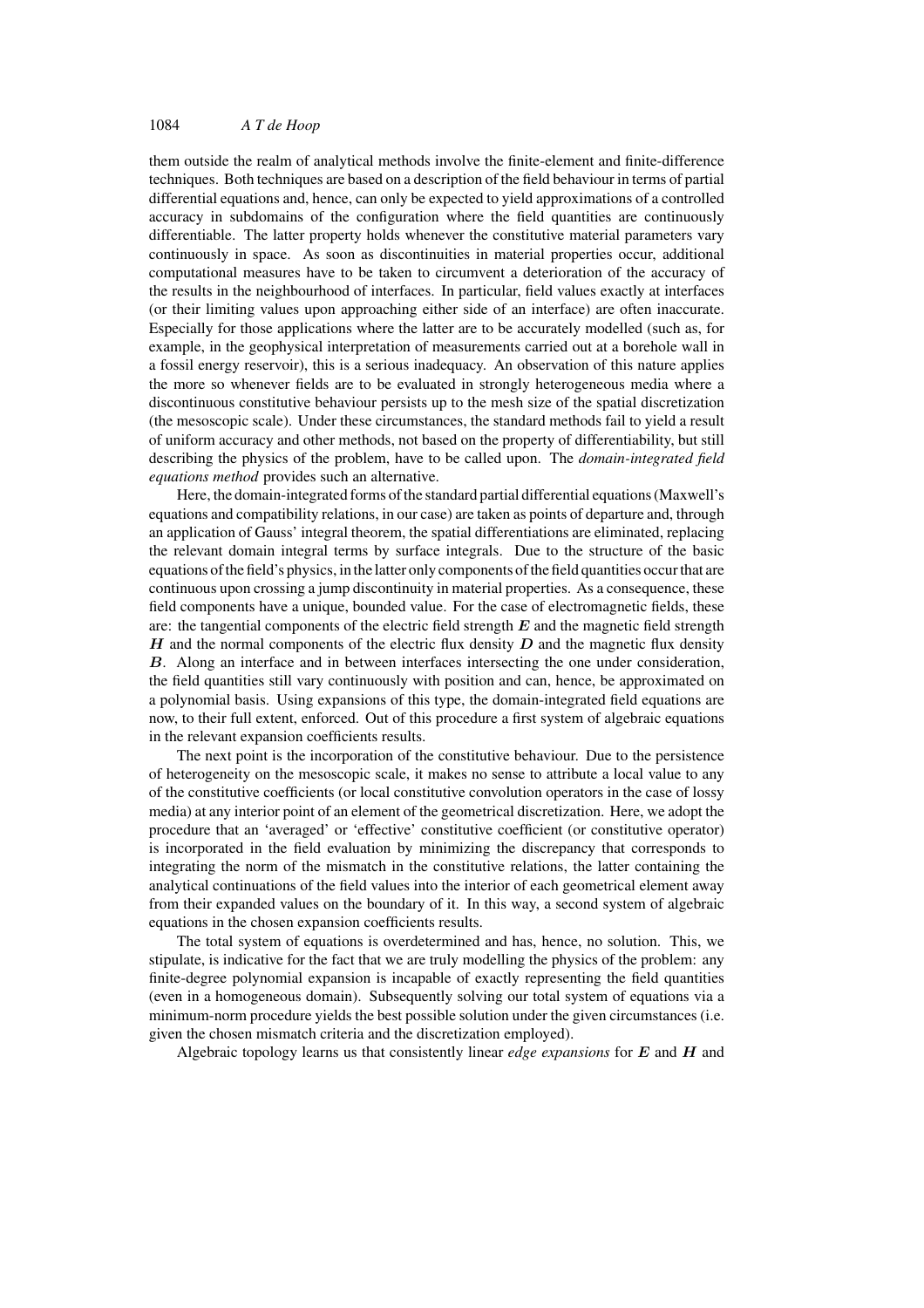consistently linear *face expansions* for *D* and *B* do the job. With them, a further intrinsic advantage of the method is that very high contrasts in material properties are automatically dealt with, without any loss of accuracy and with a coarse geometrical discretization.

As far as the *time behaviour* of the wavefields under consideration is concerned, two approaches are standardly approached. One takes the coupled first-order system of hyperbolic spacetime partial differential equations (in our case: Maxwell's equations) as point of departure. Based on this system, finite-difference time-domain algorithms are developed to perform the computations. The other starts form the corresponding spatial differential equations from which the time coordinate has been eliminated by considereing a harmonically in time-varying field constituent with fixed angular frequency. To recover the time behaviour, if needed, the computations are carried out for a number of different angular frequencies, the results pertaining to which are subsequently combined in, for example, a fast Fourier transform algorithm. A procedure of this kind has the computational advantage of decomposing the total spacetime problem into a succession of spatial problems of less computational complexity that are recombined at a later stage. In addition, some physical properties of the fields in the configuration, such as resonance behaviour in the constitutive material properties, may show up more clearly in the frequency domain than in the relevant pulse shapes in the time domain.

A disadvantage in the frequency-domain procedures is, however, that the property of *causality* in the time response of the system, a property that is at the heart of the physics as well as the mathematics of the problem, is lost. Now, from the theory of the one-sided Laplace transformation of a causal time function it is known that for such functions the relation between the relevant time function and its Laplace transform taken at a sequence of equidistant, real, positive values of the transform parameter, is unique (Lerch's theorem (Widder 1946)). This property can be considered as to be representative for the property of causality. As a consequence, it is conjectured that all computational advantages of the frequency-domain analysis can be carried over to the Laplace-transform domain at the (discrete) sequence of values that occurs in Lerch's theorem, provided that a transformation back to the time domain is feasible. For the latter, a certain algorithm is proposed. In fact, since in a procedure of this kind only real-valued functions occur, one saves by a factor of four in computation time in any multiplication, as compared with the standard frequency-domain analysis in which complex-valued functions occur.

As far as *inversion procedures* are concerned, a conceptional point of view is developed where three elements are distinguished, namely (a) the *contrast source formulation* of the scattering problem (i.e. the decomposition of the total wavefield into a known incident wavefield propagating in a known, or assumed, background medium and a scattered wavefield originating from the contrast sources in this background medium, the contrast sources having a chosen *target region* as their support), (b) the *data equation* that relates the observed wavefield values to the contrast source distributions, and (c) the *object equation* that interrelates the total wavefield in the target region and the contrast source distribution to the distribution of constitutive parameters to be reconstructed. When lined up in a particular order, the relations take the form of *linear operator equations*. To solve the latter, an iterative scheme is discussed in which the *improvement condition* is taken to play a central role. This condition enforces, at each step of the iterative procedure, a decrease in the norm of the mismatch in the relevant equation. The procedure can be considered as a *steepest descent method* and is proved to be convergent.

In section 2 the domain-integrated field equations method for time-domain electromagnetic wavefields is outlined. Section 3 deals with a number of aspects of the time Laplace transformation that are relevant to electromagnetic modelling and inversion. Section 4 discusses the formulation of the inversion problem as a succession of two linear operator equations that are amenable to the iterative solution procedure of the appendix.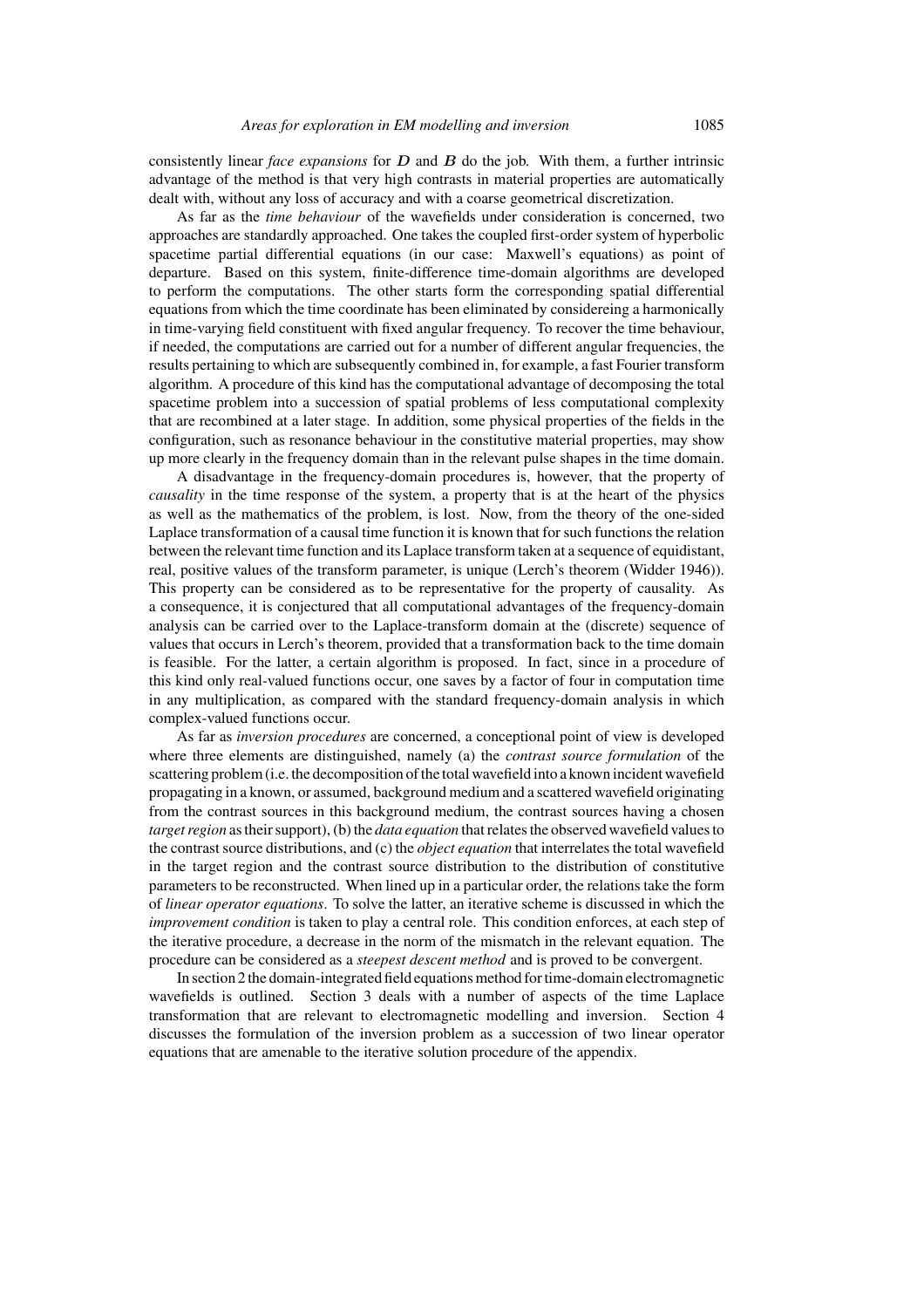The fields occur in three-dimensional Euclidean space  $\mathbb{R}^3$ . Position in  $\mathbb{R}^3$  is indicated by the position vector  $x$  with respect to a given orthogonal Cartesian reference frame. The time coordinate is t. Partial differentiation with repect to t is denoted by  $\partial_t$ ;  $\nabla$  is the spatial vectorial differential operator.

# **2. The domain-integrated field equations method for computing time-domain electromagnetic wavefields**

The domain-integrated field equations method for computing time-domain electromagnetic wavefields in strongly heterogeneous media presented in this section starts from the *domainintegrated electromagnetic field equations*

$$
\int_{\partial \mathcal{D}} \nu \times H \, \mathrm{d}A - \int_{\mathcal{D}} \partial_t D \, \mathrm{d}V = \mathbf{0},\tag{2.1}
$$

$$
\int_{\partial \mathcal{D}} \nu \times E \, \mathrm{d}A + \int_{\mathcal{D}} \partial_t B \, \mathrm{d}V = 0,\tag{2.2}
$$

and the *domain-integrated electromagnetic compatibility relations*

$$
\int_{S} \nu \cdot D \, dA = 0,\tag{2.3}
$$

$$
\int_{S} \nu \cdot B \, \mathrm{d}A = 0. \tag{2.4}
$$

In equations (2.1) and (2.2),  $\mathcal{D} \subset \mathbb{R}^3$  is any bounded subdomain of  $\mathbb{R}^3$  and  $\partial \mathcal{D}$  is its closed boundary surface ( $\nu$  = unit vector along the outward normal to  $\partial D$ ). In equations (2.3) and (2.4), S is any closed surface in  $\mathbb{R}^3$  ( $\nu = \text{unit vector along the outward normal to } S$ ). The quantities occurring in them are: the two *electromagnetic field strengths* ( $E =$  electric field strength,  $H =$  magnetic field strength) that can be considered as the electromagnetic 'intensive quantities', and the two *electromagnetic flux densities* ( $D =$  electric flux density,  $B =$  magnetic flux density) that can be considered as the electromagnetic 'extensive quantities'. The quantity  $S = E \times H$  represents the area density of power flow in the field; the quantity  $G = D \times B$  is the volume density of electromagnetic momentum carried by the field.

In any subdomain of the configuration where the field quantities are continuously differentiable, equations  $(2.1)$  and  $(2.2)$  lead to the standard electromagnetic field equations in differential form

$$
\nabla \times H - \partial_t D = 0, \tag{2.5}
$$

$$
\nabla \times E + \partial_t B = 0, \tag{2.6}
$$

and equations (2.3) and (2.4) to the electromagnetic compatibility relations in standard form

$$
\nabla \cdot D = 0,\tag{2.7}
$$

$$
\nabla \cdot B = 0. \tag{2.8}
$$

These results follow from our basic equations by rewriting them, through an application of a proper version of Gauss' integral theorem to the first term on the left-hand sides, as a domain integral over  $D$  and using the argument that the resulting equations are to hold for any domain  $D$ . Such a procedure requires, however, continuous differentiability throughout  $D$ , whereas our basic equations are valid under the weaker condition of piecewise continuity on ∂D for the tangential components of  $H$  and  $E$  and piecewise continuity throughout  $D$  for  $D$  and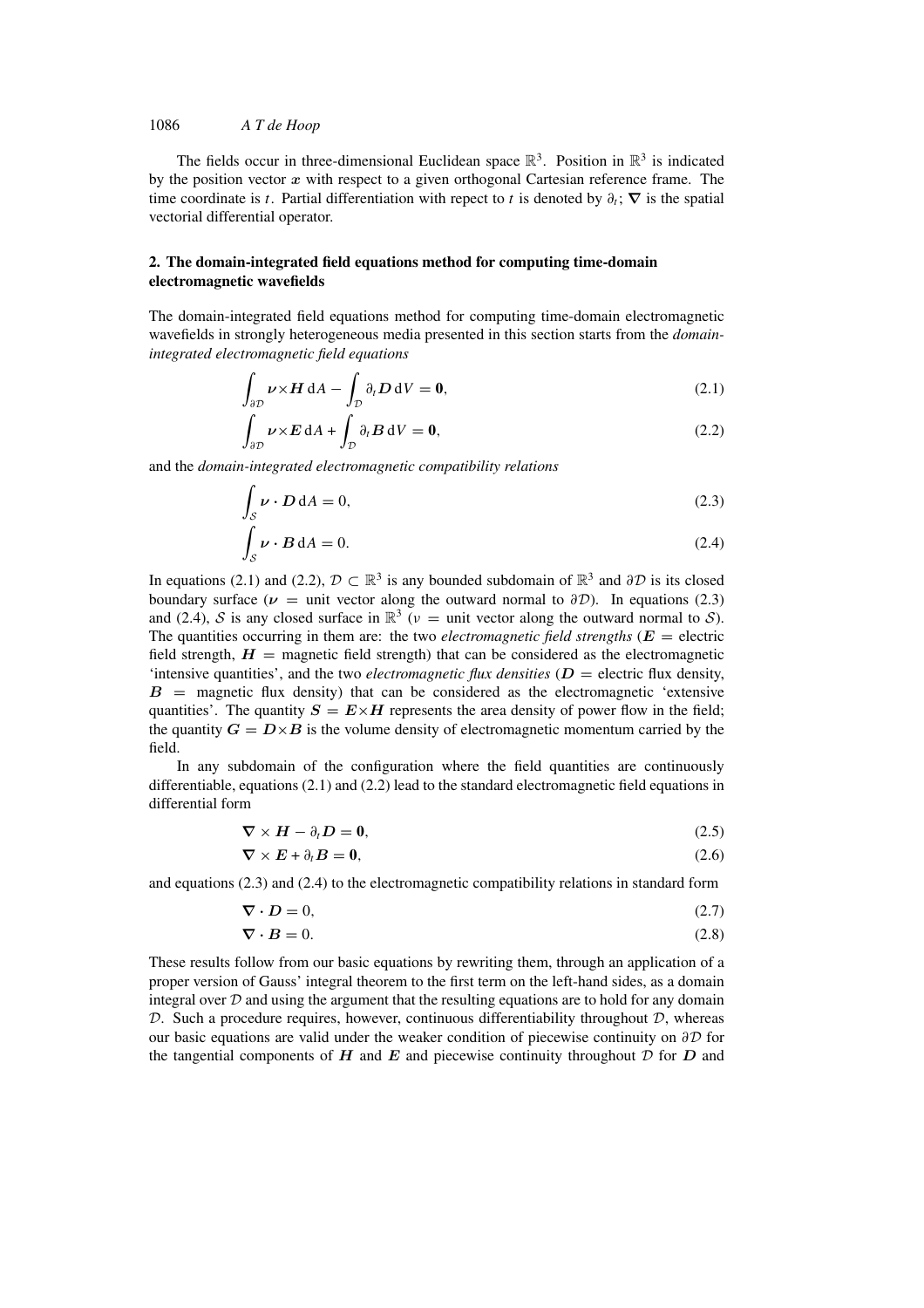*B*. When applied to a 'pillbox' at an interface between two media with different constitutive parameters, equations  $(2.1)$  and  $(2.2)$  lead to the interface boundary conditions

$$
\nu \times H = \text{continuous across interface},\tag{2.9}
$$

$$
\nu \times E = \text{continuous across interface},\tag{2.10}
$$

while equations (2.3) and (2.4) lead to the interface boundary conditions

$$
\nu \cdot D = \text{continuous across interface},\tag{2.11}
$$

$$
\nu \cdot B = \text{continuous across interface.} \tag{2.12}
$$

In the *constitutive relations* we take the extensive quantities as partly homogeneously related to the intensive quantities and partly due to direct excitation by external sources. Accordingly, we write, taking the passive response of the medium to be linear, time-invariant, locally reacting and without magneto-electric or chiral properties,

$$
\partial_t \mathbf{D}(\mathbf{x}, t) = \partial_t [\epsilon(\mathbf{x}, t) \stackrel{(t)}{*} \mathbf{E}(\mathbf{x}, t)] + \mathbf{J}(\mathbf{x}, t), \tag{2.13}
$$

$$
\partial_t B(x, t) = \partial_t [\mu(x, t) * H(x, t) + K(x, t), \qquad (2.14)
$$

where  $\epsilon$  = permittivity relaxation function,  $\mu$  = permeability relaxation function,  $*$  denotes time convolution,  $J =$  volume source density of external electric current and  $K =$  volume source density of external magnetic current. (Note that by introducing the external volume source densities as in equations (2.13) and (2.14), we deviate from the procedure followed in de Hoop (1995). The change, however, only affects the values of *D* and *B* in the interior of the sources.) Although, by assumption, on the submesoscopic scale constitutive relations of this kind still hold, they cannot, for strongly heterogeneous media, be implemented as such on the mesoscopic computational scale. For any domain  $D$  on the latter scale, we replace the relations by

$$
\int_{\mathcal{D}} \|\partial_t \mathbf{D} - \partial_t [\overline{\epsilon} \stackrel{(t)}{*} \mathbf{E}] - \mathbf{J} \|_{\mathbf{D}} \, \mathrm{d}V = \text{minimum},\tag{2.15}
$$

$$
\int_{\mathcal{D}} \|\partial_t \mathbf{B} - \partial_t [\overline{\boldsymbol{\mu}} \stackrel{(t)}* \mathbf{H}] - \mathbf{K} \|_{\mathbf{B}} \, \mathrm{d}V = \text{minimum},\tag{2.16}
$$

where  $\vec{\epsilon}$  is some effective value of  $\epsilon$  and  $\vec{\mu}$  is some effective value of  $\mu$ , both on the mesoscopic scale,  $\|\cdot\|_D$  is some norm in the function space of electric flux densities and  $\|\cdot\|_B$  is some norm in the function space of magnetic flux densities. Note that even if on the submesoscopic scale the medium is isotropic (and hence  $\epsilon$  and  $\mu$  are scalar functions of position),  $\bar{\epsilon}$  and/or  $\bar{\mu}$  may be tensors of rank two due to the influence of structural anisotropy caused by different shapes of the different material constituents. In equation (2.15) the minimization is carried out by varying the expansion coefficients of *E* and keeping those of *D* fixed; in equation (2.16) the minimization is carried out by varying the expansion coefficients of *H* and keeping those of *B* fixed.

Finally, the *causality condition* requires the field quantities to vanish throughout space prior to the onset of the action of the source distributions.

The computational implementation can most consistently be carried out on a *simplicial mesh* (tetrahedra in  $\mathbb{R}^3$ , triangles in  $\mathbb{R}^2$ ). Let T denote any of the tetrahedra and consider any of its vertices. Then, the edges leaving the vertex and the faces meeting at it form a system of (non-orthogonal) *reciprocal base vectors*. Let {*b*1, *b*2, *b*3} denote the three vectorial *edges* leaving a particular vertex and let {*A*1, *A*2, *A*3} denote the outwardly oriented vectorial *areas* of the *faces* meeting at that vertex, then with the standard numbering (edges joining remaining vertices, faces opposite to vertices) they satisfy the relations

$$
\boldsymbol{b}_i \cdot \boldsymbol{A}_j = -3V_T \delta_{i,j},\tag{2.17}
$$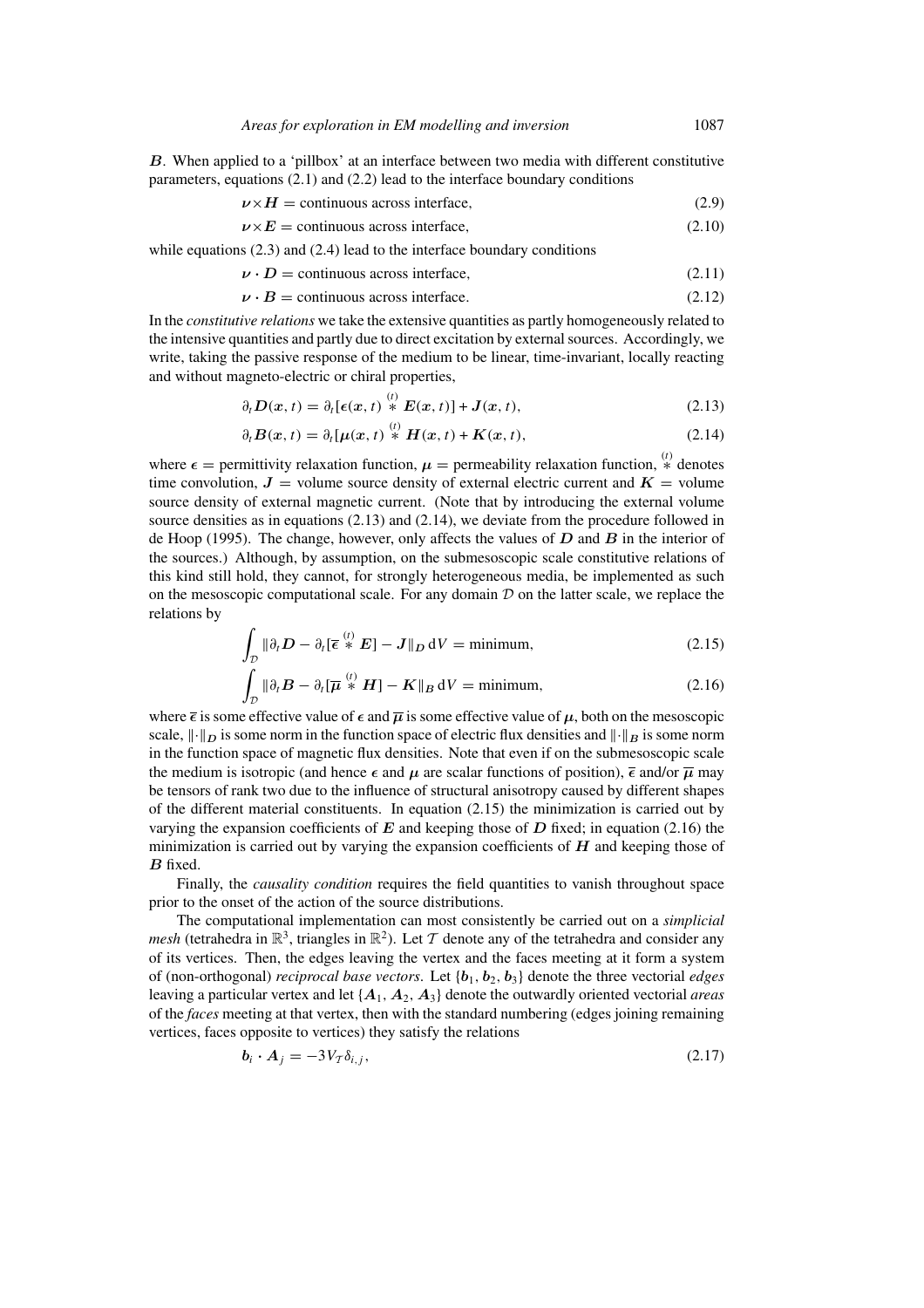where  $V_T$  is the volume of T and  $\delta_{i,j} = \{1, 0\}$  for  $\{i = j, i \neq j\}$ . Equation (2.17) implies that the edges and faces indeed form a set of reciprocal base vectors, with  $-3V_{\tau}$  as their interrelational coefficient. In principle, we can, for any of the field vectors  $\vec{F}$ , employ either an *edge expansion*

$$
F = (-3V_T)^{-1} \sum_{i=1}^{3} \alpha_i^F A_i
$$
 (edge expansion) (2.18)

with expansion coefficients

$$
\alpha_i^F = \mathbf{F} \cdot \mathbf{b}_i \qquad \text{for} \quad i = 1, 2, 3,
$$
 (2.19)

or a *face expansion*

$$
\boldsymbol{F} = (-3V_T)^{-1} \sum_{i=1}^{3} \beta_i^F \boldsymbol{b}_i \qquad \text{(face expansion)} \tag{2.20}
$$

with expansion coefficients

 $\beta_i^F = \mathbf{F} \cdot \mathbf{A}_i$ for  $i = 1, 2, 3.$  (2.21)

Once, at each vertex, the type of expansion has been chosen, the field representation along edges, across faces and throughout the interior of the tetrahedron is constructed out of the vertex values by spatial linear interpolation. Note that the simplex is the only geometrical object where such a linear interpolation can be carried out in a consistent manner (Naber 1980).

Returning to our electromagnetic modelling procedure, we adopt the principle that numerical discontinuity across an interface of jump discontinuity in constitutive properties showing up in those field components that are to be continuous across this interface is to be avoided. Such a discontinuity would, in the physical picture, introduce spurious surface currents that would spoil the accuracy of the computed field values on and (at least) near that interface. In accordance with this principle and to meet the boundary conditions (2.9) and (2.10), we employ *edge expansions* for *E* and *H*, while in order to meet the boundary conditions (2.11) and (2.12) we employ *face expansions*for *D* and *B*, and in the computational scheme enforce equality, in machine precision, of the expansion coefficients applying to the simplicial star of an edge or both sides of an interface. Next, the field expansions are substituted in the domain-integrated field equations (2.1) and (2.2) and in the domain-integrated compatibility relations (2.3) and (2.4). This leads to a system of linear algebraic equations in the expansion coefficients. Finally, the field expansions are substituted in the effective constitutive relations (2.15) and (2.16) and, for given excitation, the minimization procedure is carried out. Again, a system of linear algebraic equations in the expansion coefficients results. As can be verified, the total system of equations is overdetermined. A 'best' solution is constructed via the minimization of the mismatch between 'known' and 'unknown' quantities in accordance with a chosen mismatch criterion.

*Areas for exploration.* Preliminary results of the domain-integrated field equations approach to the computation of quasi-static magnetic fields have shown that the method can handle configurations with high contrasts in magnetic properties (up to one thousand in permeability), with excellent accuracy up to the interfaces of discontinuity in constitutive parameters, on a coarse mesh and in perfectly acceptable computation times (de Hoop and Lager 1998, 1999, 2000). Especially notable is that the method needs no mesh refinement at all near interfaces, edges or corners. Experience with electromagnetic wavefields in three-dimensional configurations has to be built up. An open question still is how to handle the time coordinate.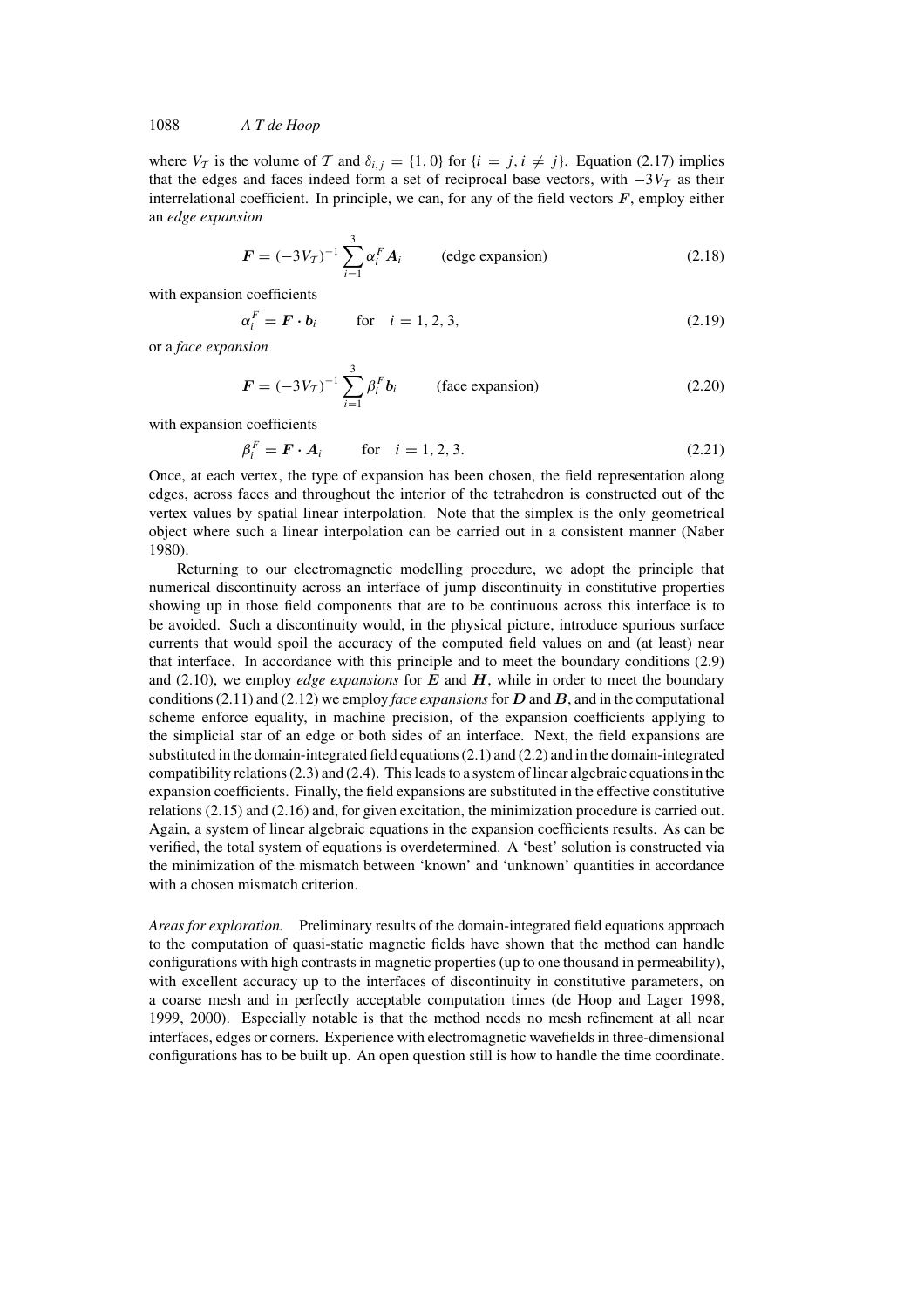An integration with respect to time in equations  $(2.1)$  and  $(2.2)$  gets rid of the time derivative and in the minimization procedure associated with the effective constitutive relations the norm should include the time window of computation (in the case of forward modelling) or the time window of observation (in the case of inversion). Furthermore, in order to meet the practical necessity to restrict the domain of computation to one of bounded support, some *absorbing boundary condition* at the latter's outer boundary surface has to be devised and incorporated in the scheme presented. Such a boundary condition should simulate the outward radiation of the fields into the embedding. Another possibility would be to carry out the spatial computations at a Lerch sequence of time Laplace transform parameters and reconstruct from those the time behaviour (see section 3). In the time Laplace transform domain the field quantities do show an exponential decay with increasing distance from sources and heterogeneities and hence the embedding can, perhaps, to a sufficient degree be included in the domain of computation with zero values at its outer boundary surface.

#### **3. The time Laplace transformation, causality and Lerch's theorem**

This section deals with the handling of the time coordinate in electromagnetic field problems, both in forward modelling and in (constitutive) parameter inversion. To avoid an abundance in symbols, the dependence of the quantities on position in space will, in this section, not be indicated explicitly. Let  $f = f(t)$  denote any real-valued function for  $t \in \mathbb{R}$ , with support  $\mathbb{R}^+ = \{t \in \mathbb{R}; 0 < t < \infty\}$ , whose integral  $\int_{t'=0}^{t'} f(t') dt'$  exists and let

$$
\hat{f}(s) = \int_{t=0}^{\infty} \exp(-st) f(t) dt
$$
\n(3.1)

be its Laplace transform. As can be verified,  $\hat{f}(s)$  exists for  $s \in \mathbb{C}$  and Re  $(s) > 0$ . For our purpose, we specifically consider the real-valued sequence of Laplace transforms

$$
\{\hat{f}(s_n); n = 0, 1, 2, \ldots\},\tag{3.2}
$$

in which

$$
s_n = s_0 + nh \qquad \text{with} \quad s_0 > 0, \quad h > 0, \quad n = 0, 1, 2, \dots \tag{3.3}
$$

Whenever appropriate, we shall denote a sequence of the kind  $\{s_n; n = 0, 1, 2, ...\}$  as a *Lerch sequence*. Now, *Lerch's theorem* (Widder 1946) states that the mapping from  ${\{\hat{f}(s_n); n = 0, 1, 2, \ldots\}}$  to  ${\{f(t); t \in \mathbb{R}^+\}}$  is one-to-one. As a consequence, the real-valued sequence  $\{\hat{f}(s_n); n = 0, 1, 2, \ldots\}$  should suffice to reconstruct the real-valued time function  $f = f(t)$  on its (causal) support  $\mathbb{R}^+$ . One advantage of an algorithm of this kind would be that only real-valued arithmetic is involved rather than the complex-valued arithmetic that is needed in the standard fast Fourier transform technique that applies to functions whose Fourier transform exists (for which the transform parameter s takes imaginary values). In line with the approach to the iterative solution of the linear operator equations to be discussed in section 4 in connection with the electromagnetic inversion problem and in the appendix in general terms, we propose an algorithm that proceeds as follows.

Consider, for a given sequence  $\{\hat{f}(s_n); n = 0, 1, 2, ...\}$ , the relation

$$
\hat{f}(s_n) = \int_{t=0}^{\infty} \exp(-s_n t) f(t) dt \quad \text{for} \quad n = 0, 1, 2, ... \tag{3.4}
$$

as a linear operator equation of the type discussed in the appendix. Introduce an inner product on the Lerch sequence of the type

$$
\langle \hat{f}, \hat{g} \rangle_s = \sum_{m,n} w_{m,n} \hat{f}(s_m) \hat{f}(s_n), \tag{3.5}
$$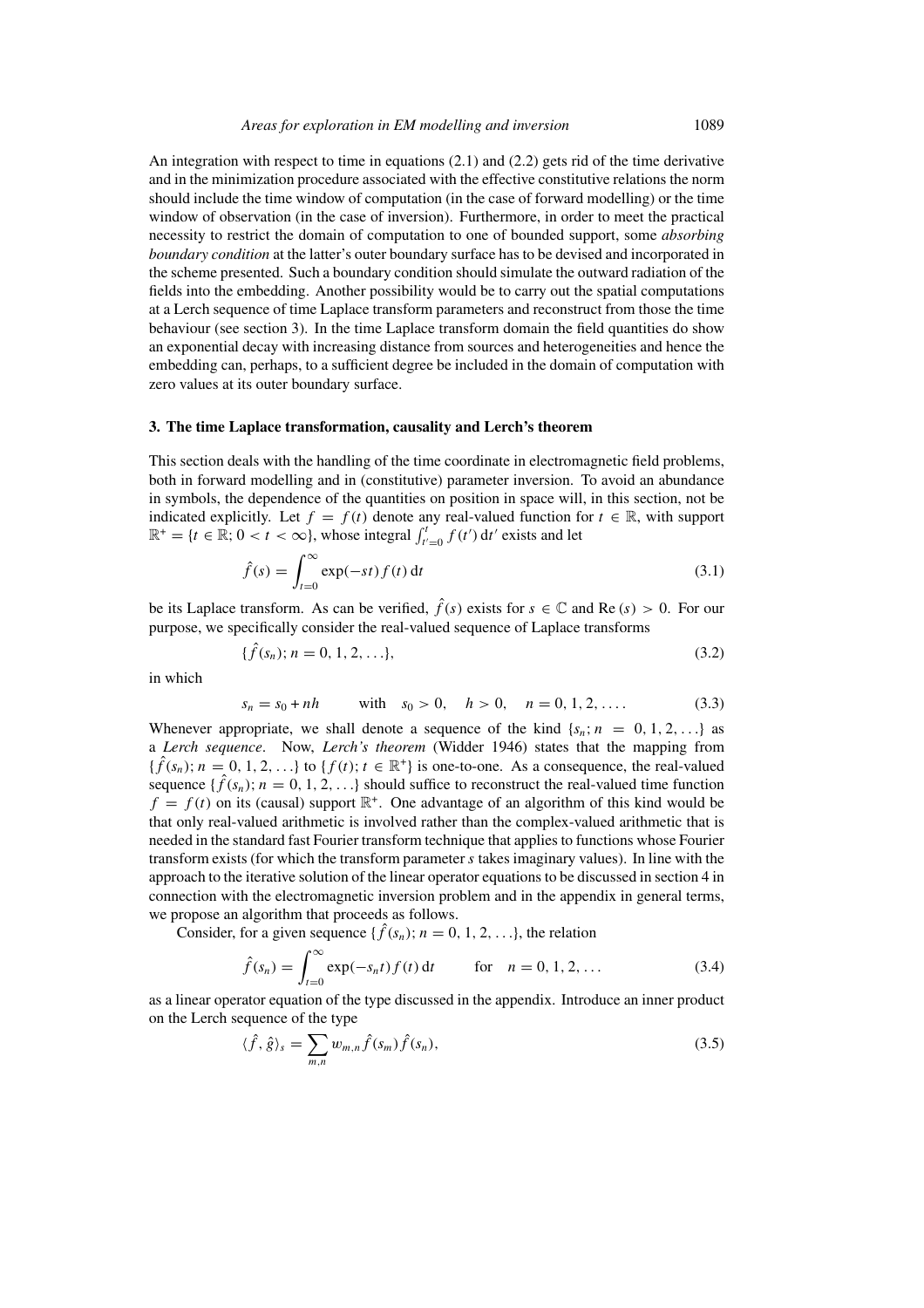where  $\{w_{m,n}; m = 0, 1, 2, ..., n = 0, 1, 2, ...\}$ , with  $w_{m,n} = w_{n,m}$ , is a sequence of *weighting coefficients* that makes  $\langle \hat{f}, \hat{f} \rangle_s$  to have the properties of a norm. Furthermore, introduce as inner product on R<sup>+</sup>

$$
\langle f, g \rangle_t = \int_{t=0}^{\infty} f(t)g(t) \, \mathrm{d}t. \tag{3.6}
$$

Clearly,  $\langle f, f \rangle_t$  is the  $L^2$ -norm of f on  $\mathbb{R}^+$ . Then, writing equation (3.4) as

$$
\hat{f}(s_n) = \text{Le}[f(t)]
$$
 for  $n = 0, 1, 2, ...,$  (3.7)

the operator **Le**<sup>∗</sup> *adjoint to* **Le** is found to be expressible through

$$
\mathsf{Le}^*[\hat{f}(s_n)] = \sum_{m,n} w_{m,n} \exp(-s_m t) \hat{f}(s_n) \qquad \text{for} \quad t \in \mathbb{R}^+.
$$
 (3.8)

With the aid of the definitions of  $\langle \cdot, \cdot \rangle_s$ ,  $\langle \cdot, \cdot \rangle_t$ , **Le** and **Le**<sup>\*</sup>, the iterative procedure outlined in appendix can be implemented. Since in view of Lerch's theorem the inverse **Le**−<sup>1</sup> of **Le** exists, the algorithm converges to the exact  $f(t)$ .

*Area for exploration.* The type of algorithm presented contains the values of  $s_0$  and h in the Lerch sequence, as well as the set of weighting coeffients  $\{w_{m,n}\}$  in the inner product  $\langle \cdot, \cdot \rangle_s$  as parameters. These parameters will influence the rate of convergence of the iterative procedure involved. Research in this direction seems of interest. Note that the use of the Lerch sequence applies to both forward modelling as well as to parameter inversion and that only the truncation of the sequence leads to numerical errors (apart from round-off errors).

## **4. Inversion of electromagnetic data: contrast source formulation, operator formalism and iterative decrease in mismatch approach**

This section addresses some aspects of the electromagnetic inversion problem. It presents an operator formalism pertaining to the contrast source formulation of the problem and disusses the optimization based iterative decrease in mismatch approach to reconstruct the desired model from the observed data. We focus on the type of situation encountered in the practice of geophysical exploration and reservoir monitoring where the aim is to reconstruct, in a prescribed *target region* of bounded support  $\mathcal{D}^s \in \mathbb{R}^3$ , the electromagnetic constitutive parameters by irradiating the target region with a finite number  $N^T \geq 1$  of *sources* or *transmitters* that generate an interrogating electromagnetic wavefield in  $\mathbb{R}^3$ , and recording certain field related values with a finite number  $N^R \geq 1$  of *receivers*. The transmitters have the disjoint bounded supports  $\{\mathcal{D}_n^T; n = 1, ..., N^T\}$  and are excited by the *source signals*  $\{d_n^T = d_n^T(t); n = 1, ..., N^T\}$  with known signature. The receivers have the disjoint bounded supports  $\{D_m^R; m = 1, \ldots, N^R\}$ ; the set of *receiver signals* recorded by them is  ${d_{m,n}^R = d_{m,n}^R(t)}$ ;  $m = 1, \ldots, N^R, n = 1, \ldots, N^T$ . The supports of, several or all, receivers may coincide with the suppports of, some or all, transmitters. The physical action of converting the source signals to electromagnetic wavefields is symbolized by the *transmitting operators*  ${\bf T}_n$ ;  $n = 1, \ldots, N^T$  that may differ for the different sources;  ${\bf T}_n$  has the support  $\mathcal{D}_n^T$ . The physical action of extracting out of the electromagnetic wavefields the recorded receiver signals is symbolized by the *receiving operators*  $\{R_m; m = 1, ..., N^R\}$  that may differ for the different receivers;  $\mathbf{R}_m$  has the support  $\mathcal{D}_m^R$ . Finally, the propagation of the electromagnetic wavefield from the source domains to the receiver domains is symbolized by the *propagation operator* **P**. It is assumed that all operators just introduced are homogeneously linear. Through the relevant formalism we can write

$$
d_{m,n}^{R}(t) = \mathbf{R}_m \mathbf{P} \mathbf{T}_n[d_n^{T}(t)] \quad \text{for} \quad m = 1, ..., N^{R}; \quad n = 1, ..., N^{T}.
$$
 (4.1)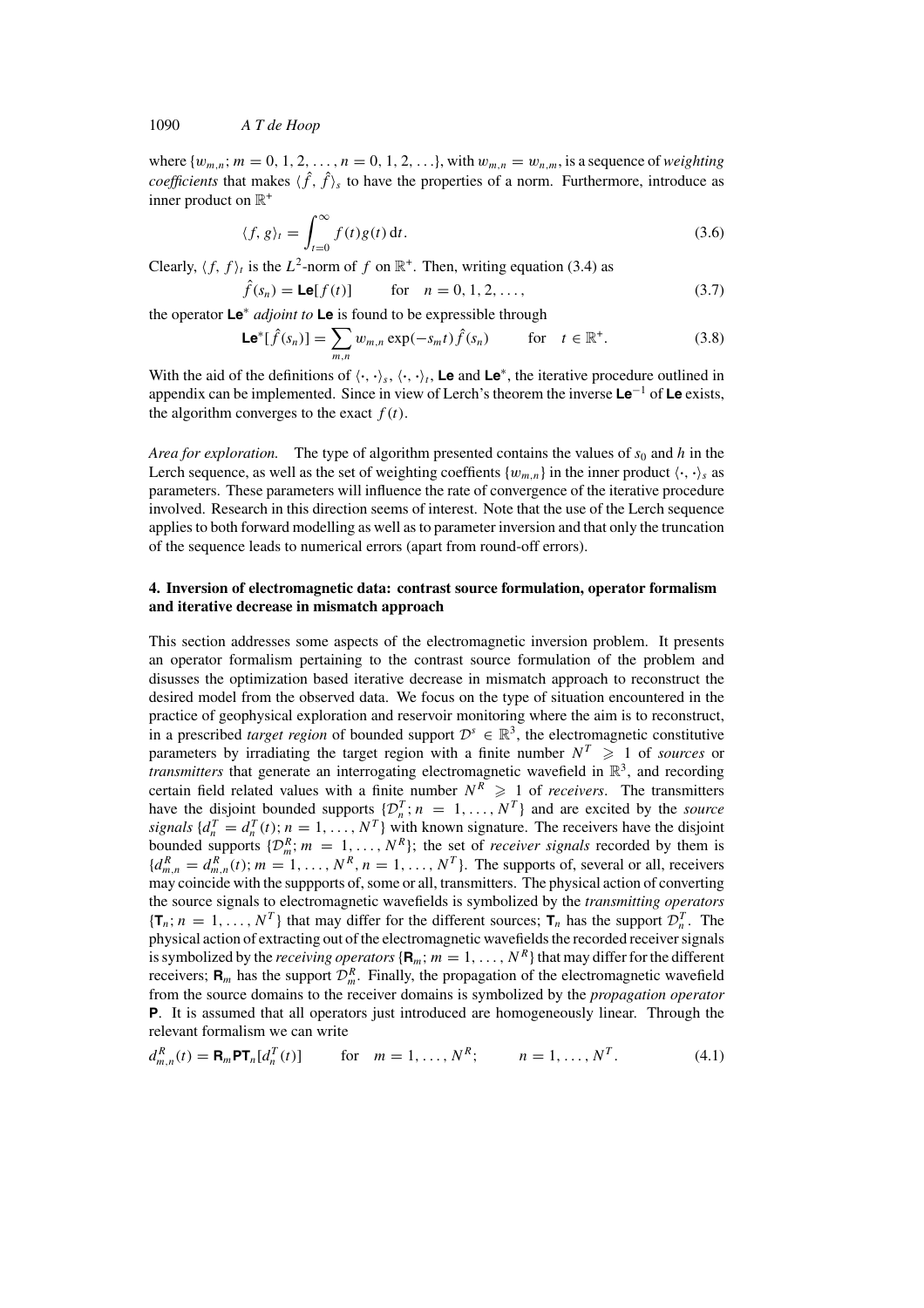The target region is now considered as a *scattering region* with unknown constitutive parameters, embedded in a *background medium* with known propagation operator  $P^b$ . The electromagnetic wavefield that the irradiating source with label  $n$  would generate in the embedding is denoted as the *incident wavefield*  $F_n^i$ . The difference between the actual wavefield *F*<sup>n</sup> generated by this source and the corresponding incident wavefield is denoted as the *scattered wavefield*  $\mathbf{F}_n^s$ . Using

$$
\mathbf{F}_n = \mathbf{F}_n^i + \mathbf{F}_n^s \qquad \text{for} \quad n = 1, \dots, N^T,
$$
\n
$$
(4.2)
$$

in the pertaining field equations and constitutive relations, we can write

$$
\mathbf{M}^b[\mathbf{F}_n^s] = -\mathbf{Q}_n^s \quad \text{for} \quad n = 1, \dots, N^T,
$$
 (4.3)

where  $\mathbf{M}^b$  is the Maxwell field operator pertaining to the background medium and  $Q_n^s$  is the contrast volume source density associated with the irradiating source with label  $n$ . It is given by

$$
Q_n^s = \partial_t (X \stackrel{(t)}{*} F_n) \qquad \text{for} \quad n = 1, \dots, N^T \qquad \text{and} \qquad x \in \mathcal{D}^s, \quad (4.4)
$$

with *X* as the contrast in constitutive parameters between the actual medium and the background medium. Evidently,  $Q_n^s$  has  $\mathcal{D}^s$  as its support. (For details of the derivation, see de Hoop and de Hoop 2000.) Denoting the response of the receivers to the incident wavefield by

$$
d_{m,n}^{R;i}(t) = \mathbf{R}_m \mathbf{P}^b \mathbf{T}_n[d_n^T(t)] \quad \text{for} \quad m = 1, ..., N^R; \quad n = 1, ..., N^T,
$$
 (4.5)

and introducing their scattered wavefield responses as

$$
d_{m,n}^{R,s}(t) = d_{m,n}^{R}(t) - d_{m,n}^{R;i}(t) \qquad \text{for} \quad m = 1, \dots, N^R; \qquad n = 1, \dots, N^T,
$$
 (4.6)

the latter can be written as

$$
d_{m,n}^{R,s}(t) = \mathbf{R}_m \mathbf{P}^b [Q_n^s] \quad \text{for} \quad m = 1, ..., N^R; \quad n = 1, ..., N^T. \tag{4.7}
$$

As is well known, the mapping, via equations (4.4) and (4.7), from the contrast in constitutive parameters to the scattered wavefield responses is a *nonlinear* one because of the fact that also  $F_n$  in equation (4.4) depends on this contrast.

Equation (4.7), which is denoted as the *data equation*, is now regarded as a linear operator equation with known data in the left-hand side and unknown contrast volume source densities in the right-hand side. Introducing a proper inner product in the data function space, the 'optimum' value of the contrast volume source densities can then be determined via the procedure of iterative decrease in mismatch between the left- and right-hand sides in accordance with the norm induced by the relevant inner product (for such a procedure, see the appendix). Once this optimum value of the contrast volume source densities has been determined, the scattered wavefield in  $\mathcal{D}^s$  is evaluated by using the relation

$$
\boldsymbol{F}_n^s = \mathbf{P}^b[\boldsymbol{Q}_n^s] \qquad \text{for} \quad n = 1, \dots, N^T. \tag{4.8}
$$

Upon substituting equation (4.8) and equation (4.2) in equation (4.4), we arrive at

$$
Q_n^s = \partial_t [X \stackrel{(t)}{*}{} (F_n^i + \mathbf{P}^b [Q_n^s])]
$$
 for  $n = 1, ..., N^T$  and  $x \in \mathcal{D}^s$ . (4.9)

This equation is denoted as the *object equation*. It is, for each n, considered as a linear operator equation with known contrast volume source densities in the left-hand side and unknown contrast in constitutive parameters in the right-hand sides. However, the contrast in constitutive properties to be reconstructed should be independent of  $n$ . Here, one can handle the situation in the 'best' way by introducing a proper inner product in the function space of contrast volume source densities, and determining the contrast in constitutive parameters in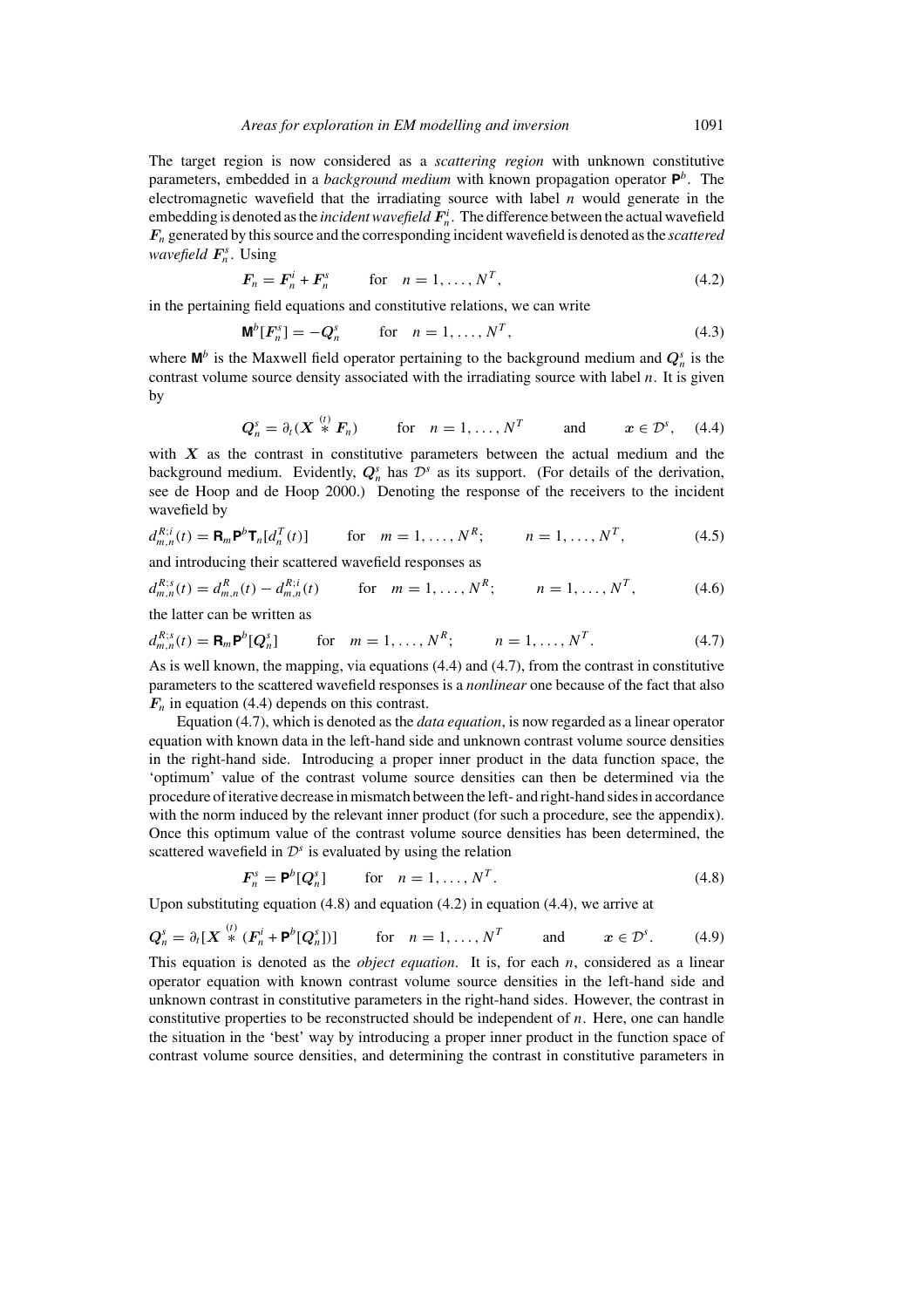$\mathcal{D}^s$  via the procedure of iterative decrease in mismatch between the  $N^T$  left- and right-hand sides in accordance with the norm induced by the relevant inner product. Along this line of thought, the 'best solution' to the problem, given the acquisition geometry of sources and receivers and subject to the chosen weighting coefficients in the relevant inner products in the pertaining function spaces, has been obtained. Observe in this respect that the iterative procedures involved are convergent.

*Areas for exploration.* The foregoing analysis decomposes the nonlinear and (for all practical purposes) non-unique constitutive parameter inversion problem into a succession of two linear problems where a given acquisition setup of sources and receivers and an optimization approach with given mismatch criteria lead to a 'best' solution. Since different acquisition setups and/or different mismatch criteria will lead to different 'best' solutions, the non-uniqueness of the problem is still manifest. As to the nonlinearity, it is believed that it is, in each particular case, circumvented in a manner that reflects the basic physics of the problem. Numerical model experiments, where each time one of the basic ingredients is modified, can hopefully reveal some guidelines that are of interest to a range of situations met in practice.

In any case, fundamental difficulties of a methodological nature remain. The first in this category are the 'non-radiating sources' with support  $\mathcal{D}^s$  that have no influence on the recorded data, but that affect equation (4.9) and, hence, the reconstructed contrast in constitutive parameters. Another point of concern is that the (mathematically) reconstructed contrast in constitutive parameters can in no way be expected to satisfy a number of physical constraints, such as causality, stability or positive definiteness in energy considerations. In a time-domain analysis these aspects are difficult to keep trace of; here, too, an analysis in the time Laplace transform domain (carried out at some Lerch sequence) might make things in this respect easier. Kleinman and Van den Berg (1997) proved in a numerical study that joint minimization techniques applied to equations (4.7) and (4.9) led to superior results over the successive procedure of our present approach. In their iterative procedure, however, the guaranteed convergence escapes a simple proof.

# **5. Conclusion**

Three different, but related, areas for exploration in electromagnetic modelling and inversion have been discussed. They all have the flavour of methodological aspects, rather than focusing on a particular application. The ideas about modelling electromagnetic wavefields in strongly heterogeneous media (section 2) and the one about using a Lerch sequence in the time Laplace domain to parametrize the time behaviour (section 3) strongly deviate—as far as the author is aware—from the current trends in research in the field under consideration. Partly, this can also be said about the approach to inversion discussed in section 4. As far as the latter subject is concerned, much emphasis is usually laid on the non-uniqueness and nonlinearity of the parameter inversion problem. The non-uniqueness (for practical situations) persists, but the nonlinearity has been circumvented by a well-defined succession of two linear inversion problems, each of which has, once a mismatch criterion in the satisfaction of the equality sign in the relevant operator equations has been decided upon, a unique solution, where at least the reconstructed constrast volume source density exactly matches the observed data. Different mismatch criteria will in general lead to different reconstructed models and there seems, at present, no way to decide upon whether one of them is 'better' than the other.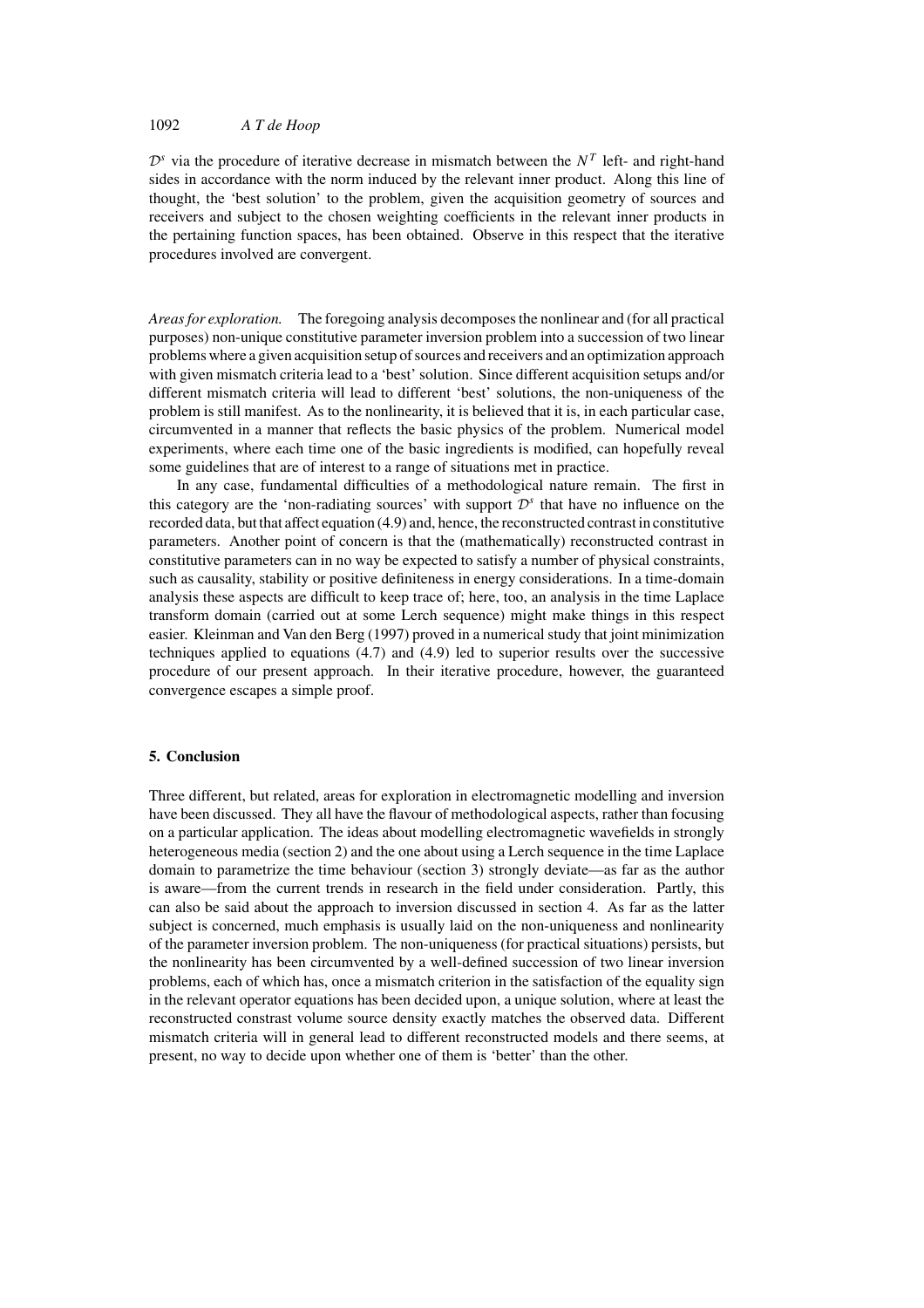#### **Acknowledgments**

The author acknowledges with thanks interesting and clarifying discussions, over a number of years, about inversion with Professor Peter M van den Berg (Delft University of Technology) and with Dr Michael L Oristaglio and Dr Tarek M Habahsy (both with Schlumberger-Doll Research, Ridgefield, CT, USA), as well as recent fruitful collaboration with Dr Ioan E Lager (Delft University of Technology) on developing ideas about the domain-integrated field equations method.

#### **Appendix. Iterative solution to a linear operator equation**

In this appendix we discuss an iterative solution procedure that applies to a linear operator equation of the type that occurs in inverse source and inverse scattering problems. The solution procedure is induced by an appropriate error or mismatch criterion and focuses on the construction of an iterative scheme with a guaranteed decrease in mismatch at each step (*'improvement condition'*). A rather general notation is used that suffices for the main aspects of the method. Let the operator equation under consideration be given by

$$
d = \Omega[m],\tag{A.1}
$$

where the *operator*  $\Omega$  that maps the *'model'*  $m$  onto the *'data'*  $d$  is assumed to be homogeneous and linear. For our applications, *d* and *m* are arrays with discrete or continuous 'subscripts' whose ranges may be different. The data are elements of the *data space*, i.e. a linear space in which an inner product, to be denoted by  $\langle \cdot, \cdot \rangle_d$ , is defined that has the symmetry property

$$
\langle d_1, d_2 \rangle_d = \langle d_2, d_1 \rangle_d. \tag{A.2}
$$

Further, we write

$$
||d||_d^2 = \langle d, d \rangle_d, \tag{A.3}
$$

where  $\|\cdot\|_d$  has the standard properties of a norm. The admissible models are elements of a *model space*, i.e. a linear space in which an inner product, to be denoted by  $\langle \cdot, \cdot \rangle_m$ , is defined that has the symmetry property

$$
\langle m_1, m_2 \rangle_m = \langle m_2, m_1 \rangle_m. \tag{A.4}
$$

Further, we write

$$
||m||_m^2 = \langle m, m \rangle_m, \tag{A.5}
$$

where  $\|\cdot\|_m$  has the standard properties of a norm.

The iterative procedure to 'solve' equation  $(A.1)$  goes as follows. Let  $m^{[i]}$  be an 'approximation' to *m* and define the corresponding *residual* in the operator equation (A.1) as

$$
r^{[i]} = d - \Omega[m^{[i]}].\tag{A.6}
$$

As the *mismatch* or *error* in the satisfaction of the equality sign in equation (A.1) we introduce the quantity

$$
err^{[i]} = ||r^{[i]}||_d^2.
$$
\n(A.7)

The aim is now to construct an *update*  $m^{[i+1]}$  to  $m^{[i]}$  such that  $err^{[i+1]} < err^{[i]}$  (*'improvement condition'*). To construct such an update, let

$$
m^{[i+1]} = m^{[i]} + \delta m^{[i]}.
$$
 (A.8)

Then,

$$
r^{[i+1]} = r^{[i]} - \Omega[\delta m^{[i]}]. \tag{A.9}
$$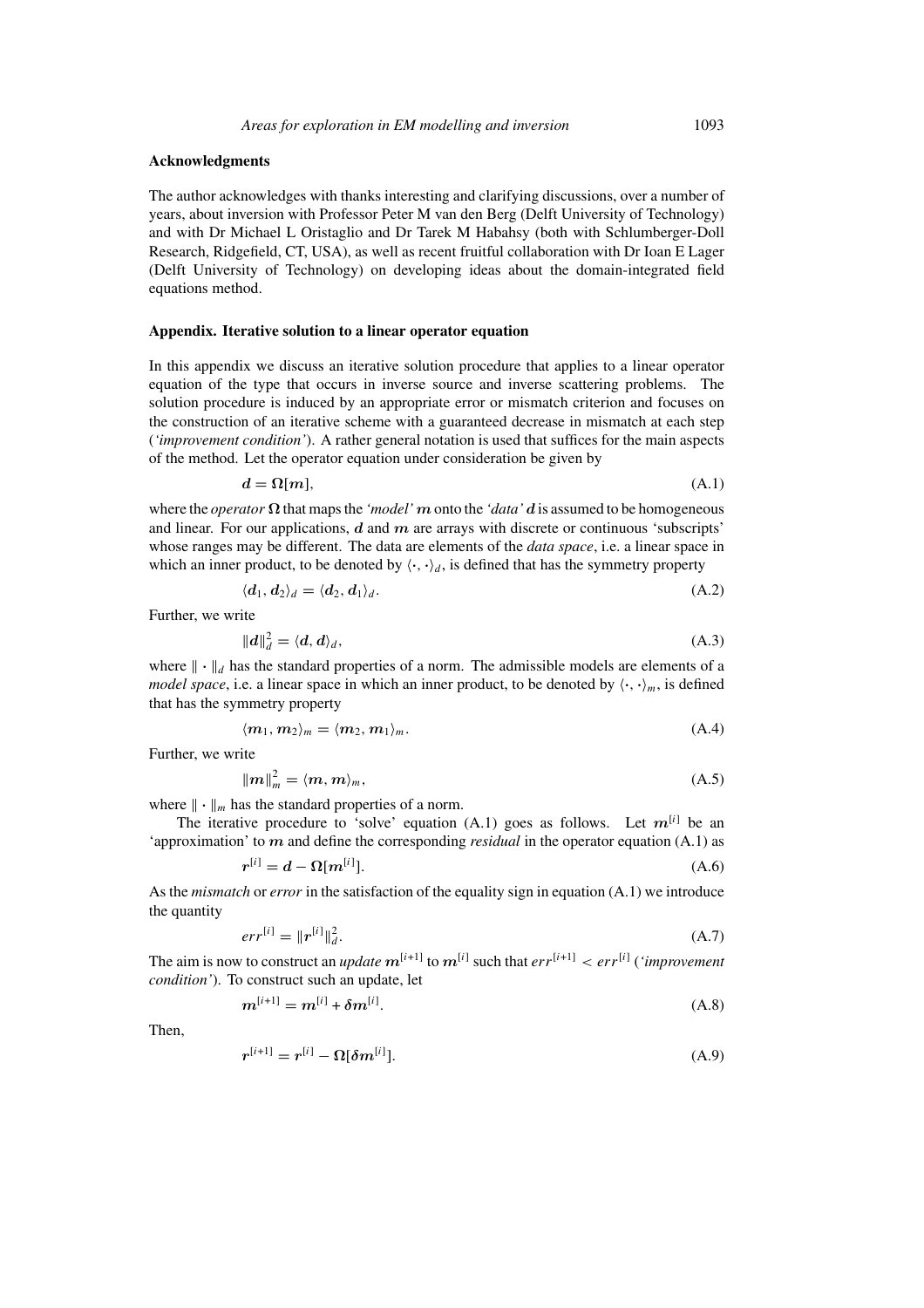Substitution of this relation in the expression for  $err^{[i+1]} - err^{[i]}$  leads to

$$
err^{[i+1]} - err^{[i]} = -2\langle \Omega[\delta m^{[i]}], r^{[i]}\rangle_d + \|\Omega[\delta m^{[i]}]\|_d^2.
$$
 (A.10)

A necessary and sufficient condition for improvement is therefore

$$
-2\langle \Omega[\delta m^{[i]}], r^{[i]}\rangle_d + \|\Omega[\delta m^{[i]}]\|_d^2 < 0.
$$
 (A.11)

Now, the last term on the right-hand side is positive for any  $\Omega[\delta m^{[i]}] \neq 0$ . In order to meet the condition for improvement, the inner product in the first term on the left-hand side must be sufficiently large positive for the chosen value of  $\delta m^{[i]}$ . Assume now that a homogeneous, linear operator  $\Omega^*$  *adjoint* to  $\Omega$  exists such that, for all  $\delta m^{[i]}$  and  $r^{[i]}$ , the relation

$$
\langle \Omega[\delta m^{[i]}], r^{[i]} \rangle_d = \langle \delta m^{[i]}, \Omega^*[r^{[i]}] \rangle_m \tag{A.12}
$$

holds. Then, a sufficient condition for the requirement expressed by equation (A.11) to be met is

$$
\delta m^{[i]} = \alpha^{[i]} \Omega^* [r^{[i]}],\tag{A.13}
$$

with  $\alpha^{[i]} > 0$  suitably chosen. Substitution of equation (A.13) into equation (A.10) yields

$$
err^{[i+1]} - err^{[i]} = -2\alpha^{[i]}B^{[i]} + \alpha^{[i]2}A^{[i]},
$$
\n(A.14)

where

$$
B^{[i]} = \|\Omega^* [r^{[i]}] \|_m^2 \tag{A.15}
$$

and

$$
A^{[i]} = \|\Omega \Omega^* [r^{[i]}\] \|_{d}^2. \tag{A.16}
$$

The maximum decrease in the error is, from equation (A.14), attained for

$$
\alpha^{[i]} = \frac{B^{[i]}}{A^{[i]}}.\tag{A.17}
$$

(Note that, indeed,  $\alpha^{[i]} > 0$ .) This choice leads to the *steepest descent* update

$$
\delta m^{[i]} = \frac{B^{[i]}}{A^{[i]}} \, \Omega^* [r^{[i]}]
$$
\n(A.18)

and the steepest descent in error

$$
err^{[i+1]} - err^{[i]} = -\frac{[B^{[i]}]^2}{A^{[i]}}.
$$
\n(A.19)

In practice, the computations are carried out with the *normalized error*

$$
\overline{err}^{[i]} = \frac{err^{[i]}}{\|d\|_d^2}.\tag{A.20}
$$

This normalized error has the properties  $\overline{err}^{[i]} = 1$  for  $r^{[i]} = d$  (which corresponds to  $m^{[i]} = 0$ ) and  $\overline{err}^{[i]} = 0$  for  $r^{[i]} = 0$  (i.e. for perfect data fit). The steepest descent in the normalized error is

$$
\overline{err}^{[i+1]} - \overline{err}^{[i]} = -\frac{[B^{[i]}]^2}{A^{[i]} \|d\|^2_d}.
$$
\n(A.21)

These results form the basis for an iterative procedure where successive updates of the model lead to successive decreases in the mismatch between the given data and the ones generated by the updates of the model.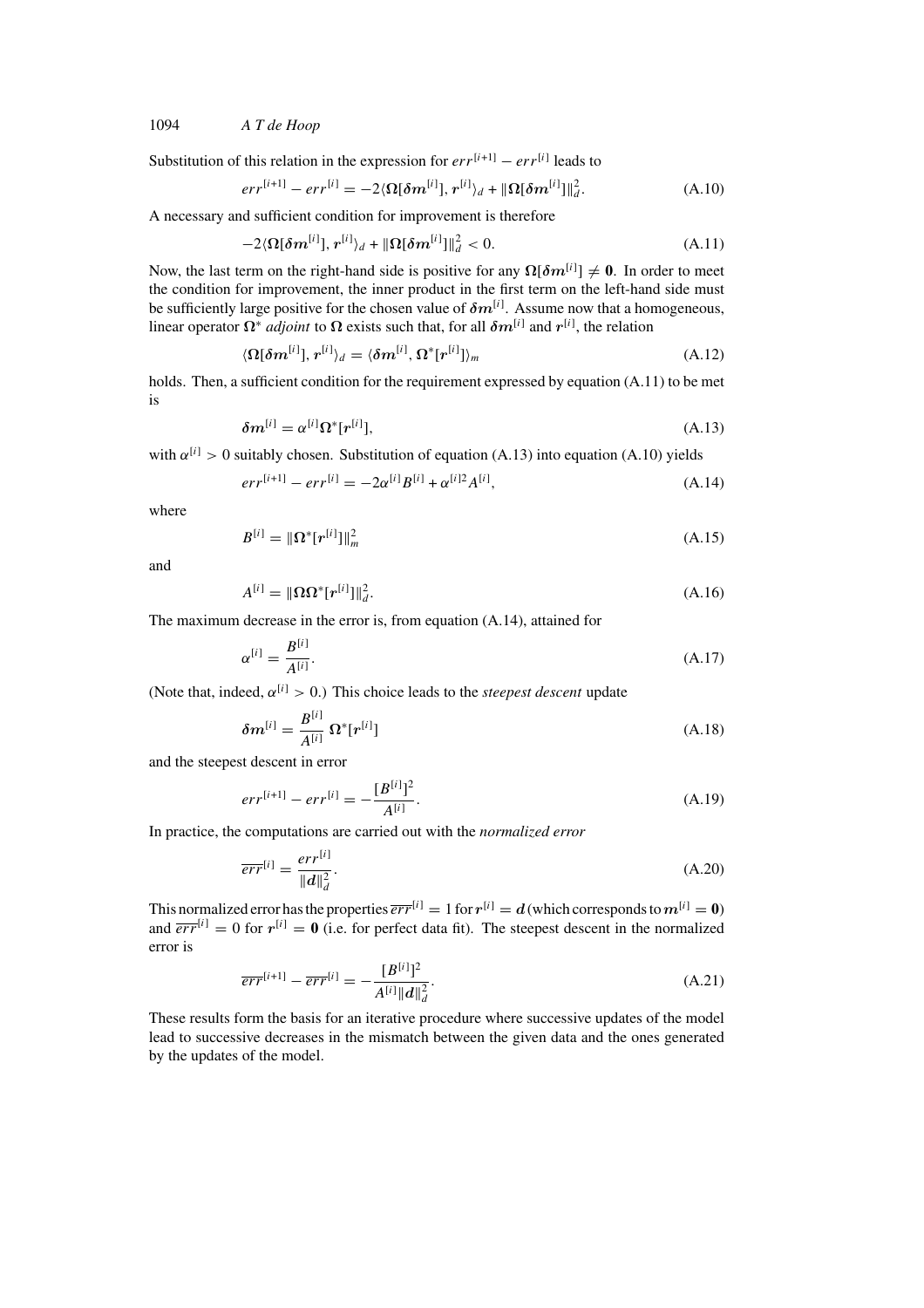As the starting value we take  $m^{[0]} = 0$ , which entails  $\overline{err}^{[0]} = 1$ . With

$$
\overline{err}^{[i+1]} = \overline{err}^{[i]} - \frac{[B^{[i]}]^2}{A^{[i]} \|d\|_d^2} \qquad \text{for} \quad i = 0, 1, 2, \dots,
$$
 (A.22)

we generate the sequence  $\{ \overline{err}^{[i]}; i = 0, 1, 2, \ldots \}$ . This sequence is positive and decreasing and, hence, converges to a limit as  $i \to \infty$ . Denoting this limit by  $\overline{err}^{[\infty]}$ , we have

$$
\overline{err}^{[\infty]} = 1 - \sum_{i=0}^{\infty} \frac{[B^{[i]}]^2}{A^{[i]} \|d\|^2_d}.
$$
 (A.23)

Note that, in general,  $\overline{err}^{[\infty]} > 0$ .

Another consequence of the convergence of the series on the right-hand side of equation (A.23) is that  $B^{[\infty]} = 0$ . On account of equation (A.15) therefore  $\Omega^* [r^{[\infty]}] = 0$ . Use of equation (A.6) for  $i \to \infty$  then leads to

$$
\mathbf{0} = \Omega^*[d] - \Omega^*\Omega[m^{[\infty]}].
$$
\n(A.24)

Since  $m^{\infty}$  exists and is unique,  $(\Omega^*\Omega)^{-1}$  exists and is unique, and the model reconstructed by the iterative procedure is

$$
m^{[\infty]} = (\Omega^*\Omega)^{-1}\Omega^*[d].\tag{A.25}
$$

Since, in general,  $\Omega$  in equation (A.1) does not have a unique inverse,  $m^{\lfloor \infty \rfloor}$  will, in general, differ from the model *m* that has generated the data *d*. The reconstructed model  $m^{[\infty]}$  is the *minimum-norm solution* to equation (A.1) and  $(\mathbf{\Omega}^*\mathbf{\Omega})^{-1}\mathbf{\Omega}^*$  is the *pseudo-inverse* of  $\mathbf{\Omega}$ .

Operating with  $\Omega$  on equation (A.24), we obtain

$$
\Omega(\Omega^*\Omega)[m^{[\infty]}] = \Omega\Omega^*[d],\tag{A.26}
$$

which can be rewritten as

$$
(\Omega \Omega^*)\Omega[m^{[\infty]}] = \Omega \Omega^*[d].\tag{A.27}
$$

Since  $\Omega \Omega^*$  is positive definite, it has a unique inverse. Operating on equation (A.27) with this inverse, we obtain

$$
\Omega[m^{[\infty]}] = [d],\tag{A.28}
$$

i.e. the reconstructed model fits the data exactly.

The quantities  $\{m^{[i]}\;;\;i = 0, 1, 2, \ldots\}$  are denoted as the (successive) *images* of m. Finally, it is observed that the expression given by equation (A.25) for the reconstructed model also directly follows by considering the expression

$$
err = ||d - \Omega[m]||_d^2
$$
  
=  $\langle d - \Omega[m], d - \Omega[m] \rangle_d$  (A.29)

and defining the *optimum model*  $m^{\text{opt}}$  as the one that minimizes err. Upon substituting

$$
m = m^{\text{opt}} + \delta m,\tag{A.30}
$$

we obtain

$$
err = err^{\text{opt}} - 2\langle \Omega[\delta m], d - \Omega[m^{\text{opt}}]\rangle_d + \|\Omega[\delta m]\|_d^2
$$
  
=  $err^{\text{opt}} - 2\langle \delta m, \Omega^*[d] - \Omega^* \Omega[m^{\text{opt}}]\rangle_d + \|\Omega[\delta m]\|_d^2,$  (A.31)

with

$$
err^{\text{opt}} = ||d - \Omega[m^{\text{opt}}]||_d^2. \tag{A.32}
$$

From this, it follows that  $err > err^{opt}$  for any  $\delta m \neq 0$ , provided that

$$
\Omega^*[d] = \Omega^* \Omega[m^{\text{opt}}],\tag{A.33}
$$

which is equation (A.24), with  $m^{[\infty]} = m^{\text{opt}}$ .